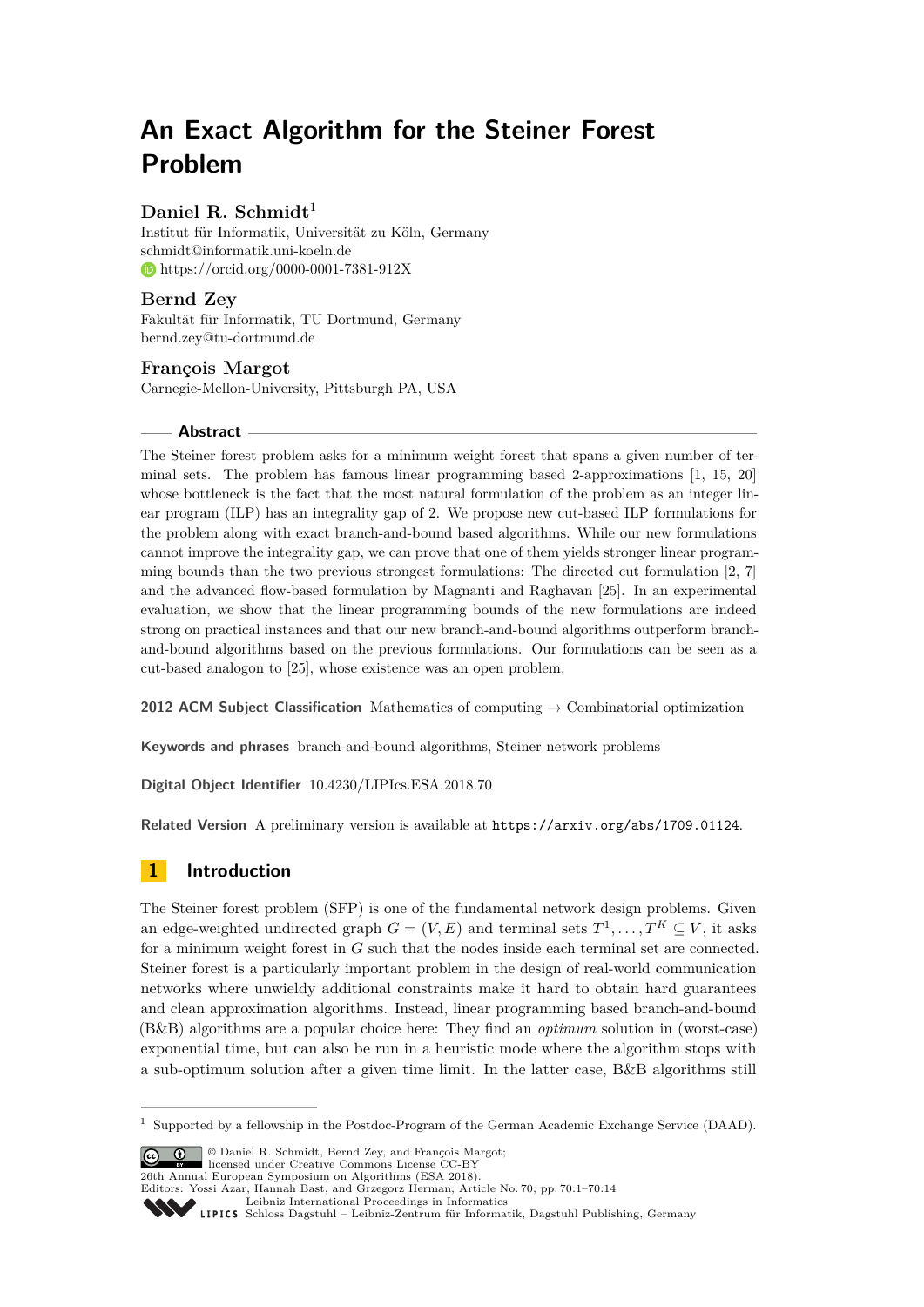<span id="page-1-0"></span>

| formulation                                                                                                | А | в        |           |
|------------------------------------------------------------------------------------------------------------|---|----------|-----------|
| undirected flow/cut ( $\mathfrak{L}^{uc}$ ), lifted cut ( $\mathfrak{L}^{klsvz}$ ) [23]                    | 2 |          |           |
| layered directed, $\mathfrak{L}^{dc}$ [2, 7]<br>Magnanti-Raghavan [25], $\mathcal{L}^{mr}$                 | 3 | 3        | 4<br>6    |
| our extended cut-based, $\mathfrak{L}^{edc}$<br>our strengthened extended cut-based, $\mathfrak{L}^{sede}$ | 3 | 2.5<br>3 | 5.14<br>6 |
| <i>integer optimum</i>                                                                                     | 3 | 3        |           |

**Figure 1** A comparison of lower bounds from LP relaxations. The terminal sets of the three Steiner forest instances are depicted in different shapes  $(\Box, \Diamond, \Diamond, \Box)$ . All edges have unit cost.

provide a *per-instance* quality guarantee by linear programming. This per-instance guarantee is appealing to practitioners: While often only a few selected instances need to be solved, it is common that they defy theoretical analysis. Hence, B&B algorithms complement the fixed parameter tractable (FPT) algorithms which exploit special structures of practical instances. In contrast, however, B&B algorithms allow us to include the real-world constraints without additional analyses and make no structural assumptions. In this way, they provide another important tool for problem solving in practice.

A linear programming based B&B algorithm systematically finds an optimum solution to an integer linear program (ILP). Assume that we are minimizing. The algorithm first removes the integrality requirement, turning the NP-hard ILP into a polynomial time solvable linear programming (LP) relaxation. Any solution to the ILP is a solution to the LP relaxation and thus, the value of any  $LP$  solution  $x^*$  is a lower bound on the optimum value of the ILP. If  $x^*$  is integral, we found an optimum solution to the ILP. Otherwise, there is at least one fractional variable, say  $x_i^* \notin \mathbb{Z}$ . In any optimum integral solution, we have either  $x_i \leq \lfloor x_i^* \rfloor$ or  $x_i \geq \lceil x_i^* \rceil$ . We create a subproblem for each of the two cases and recurse the algorithm. If at any point in the recursion (the *branch-and-bound tree*) we obtain an integral solution or if a subproblem turns out to be infeasible, we solved the subproblem and we can prune the corresponding branch from the tree. We keep track of the best integral solution we find (the *incumbent*), as it provides an upper bound on the value of an optimum ILP solution. Since the LP value of each subproblem provides a lower bound for its optimum integral value, we can equally prune the tree once the LP value rises above the value of the incumbent. This highlights why strong LP relaxations are paramount for B&B algorithms: The better the LP bounds, and the sooner the LP relaxation becomes integral, the sooner the recursion can be pruned. As different ILP formulations for the same problem yield different LP bounds and finding a strong ILP formulation is an interesting challenge.

While B&B algorithms for the Steiner forest problem all follow the same basic algorithm, they differ on the LP relaxation they employ to generate lower bounds. From a theoretical perspective, almost all LP relaxations for the Steiner forest problem have a worst-case integrality gap of 2, with the only known exception being the *lifted cut relaxation* by Könemann, Leonardi, Schäfer, and van Zwam [\[23\]](#page-13-2) that achieves a gap of  $2 - \varepsilon$ . Still, the different LP relaxations do not all yield equally good bounds: The bound from the *directed cut* relaxation will never be worse (and often much better) than the bound from the *undirected cut* relaxation, since the former is a specialization of the latter. Likewise, Magnanti and Raghavan [\[25\]](#page-13-0) show that their *improved flow* relaxation is always as least as good as the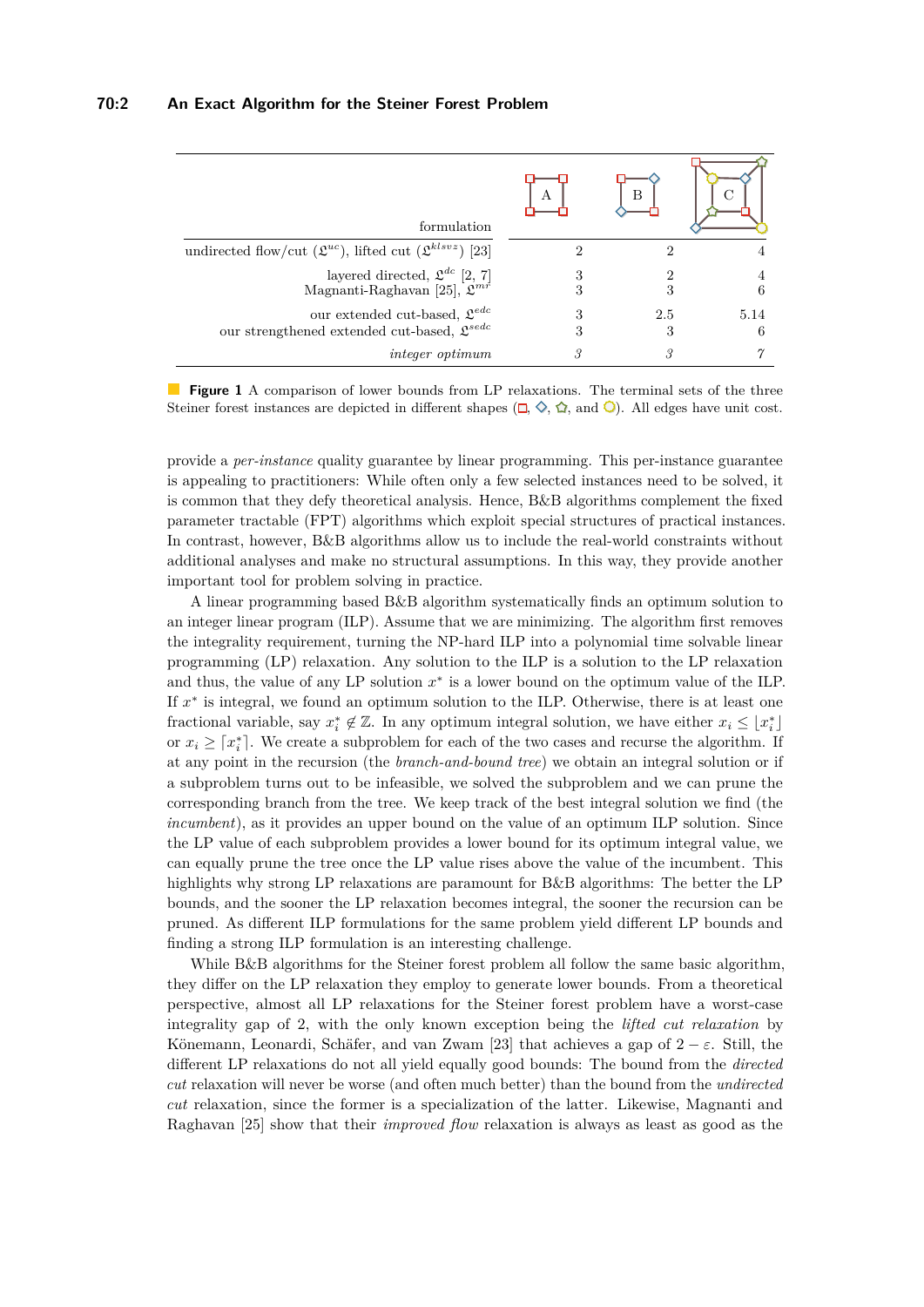#### **D. Schmidt, B. Zey, and F. Margot 70:3** *The Schmidt, B. Zey, and F. Margot**70:3*

undirected cut relaxation. In that sense, some relaxations are stronger than others, while others are incomparable (see Figure [1\)](#page-1-0): The lifted cut relaxation is at least as strong as the undirected cut formulation, but it may yield stronger *or* weaker bounds than the directed variant. Experiments support this notion of relaxation strength. For instance, it has been observed that the *directed cut formulation* is better suited for B&B algorithms than the *undirected cut formulation* [\[6\]](#page-12-5), at least for the Steiner tree problem (the special case where  $K = 1$ ). Magnanti and Raghavan obtain particularly strong bounds from the improved flow formulations in their experiments where their B&B algorithm can solve many instances without having to branch. The bounds from the lifted cut relaxation are identical to the ones from the undirected cut relaxation in our experiments.

**Our contribution.** The above observations seem to turn the improved flow formulation and the directed cut formulation into the canonical choices for a B&B algorithm. Unfortunately, the improved flow relaxation is exponentially large and it is unknown if it can be solved efficiently. The directed cut relaxation is easy to solve, but its bounds are considerably weaker if used for the Steiner forest problem (an analysis is given in Section [2\)](#page-3-0).

We propose a branch-and-bound algorithm that is based on a new, cut-based ILP formulation for the Steiner forest problem. Its LP relaxation is stronger than the improved flow relaxation and as the directed cut relaxation, and therefore, as the undirected cut relaxation as well. In contrast to the improved flow formulation it can be solved in polynomial time. This answers an open problem in [\[25\]](#page-13-0) which asks for a cut-based ILP formulation that is at least as strong as the improved flow formulation. In our experiments the LP bounds are stronger than what can be achieved from any of the previous relaxations. They can also be computed quickly and reliably. Using known techniques and a computational analysis, we engineer our branch-and-bound algorithm to solve all medium sized and almost all large instances from the benchmark set. The algorithm outperforms B&B algorithms based on the previous formulations. Figure [1](#page-1-0) shows a comparison of the formulations on widely-used small example instances.

While we focus on B&B algorithms here, new integer linear programming formulations are interesting beyond exact algorithms: Current approximation algorithms for the Steiner forest problem with a guarantee of 2 are based on iterative rounding [\[20\]](#page-12-2) and the primal-dual analysis technique [\[1,](#page-12-0) [15\]](#page-12-1); two techniques that rely on strong LP relaxations. Even though our new formulation has an integrality gap of 2 as well and thus cannot directly improve the known LP-based approximation algorithms, we believe that it can inspire new research in this direction.

**Related work.** The directed cut relaxation for the Steiner tree problem [\[2,](#page-12-3) [6,](#page-12-5) [22\]](#page-13-3) can be trivially extended to the Steiner forest case. It cuts off fractional solutions by imposing a direction on each edge, looking for a rooted directed tree that connects all terminals. In the Steiner *tree* case where only one terminal set exists, this process is straight-forward. When multiple sets are present, however, one directed tree per set is needed and these, in general, can impose conflicting orientations to the edges. This is a major additional difficulty in solving the Steiner forest problem. Magnanti and Raghavan [\[25\]](#page-13-0) show how to consolidate the conflicts with the improved flow formulation.

The issues with conflicting orientations can be avoided altogether by using strong undirected formulations. Goemans [\[13\]](#page-12-6), Lucena [\[24\]](#page-13-4), as well as Margot, Prodon and Liebling [\[26\]](#page-13-5) independently propose an ILP formulation for the Steiner *tree* problem that builds on Edmond's complete description of the tree polytope [\[11\]](#page-12-7). This tree-based formulation has a straight-forward extension to the Steiner *forest* problem, but its LP bounds are identical to the ones from the directed formulations.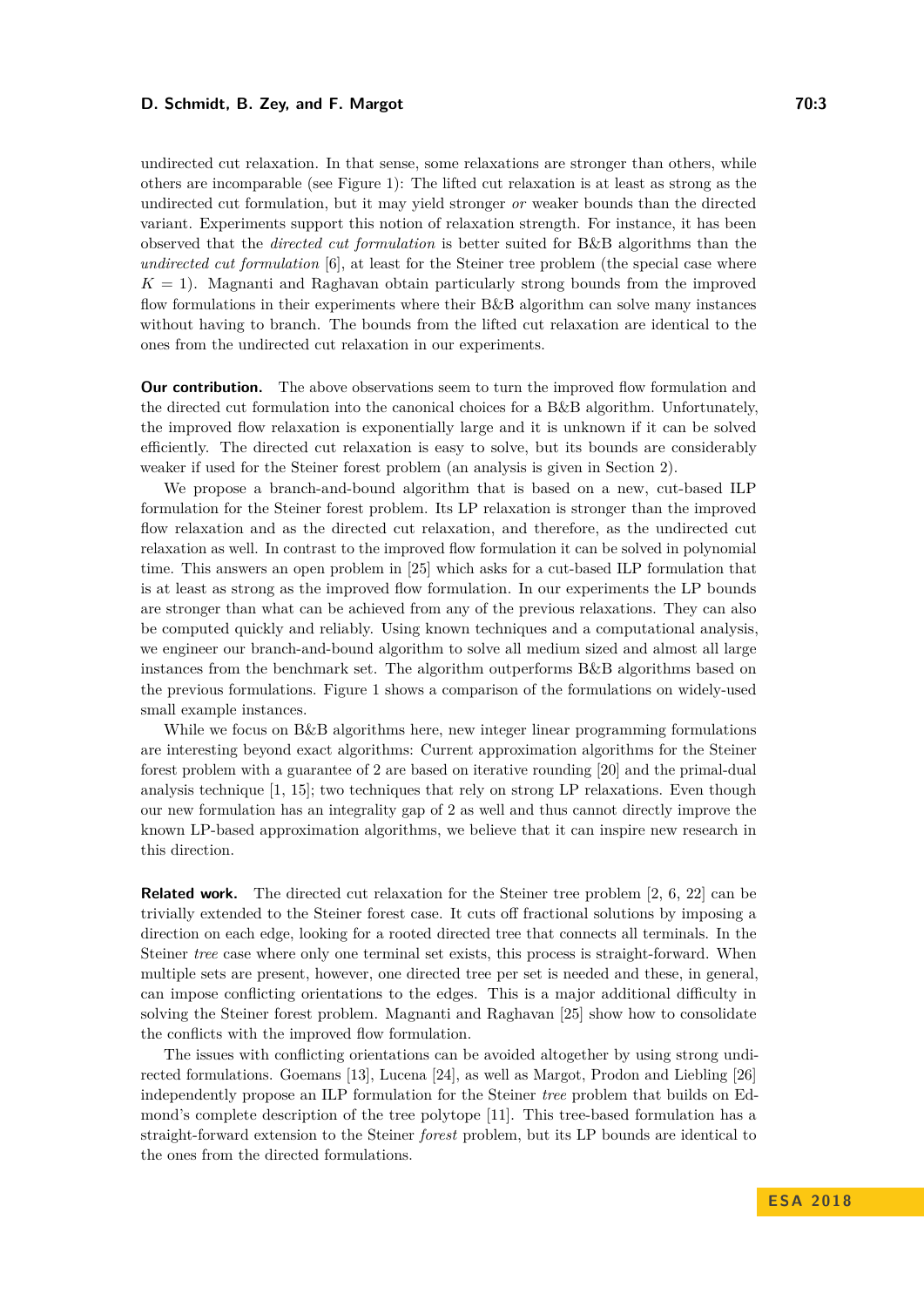#### **70:4 An Exact Algorithm for the Steiner Forest Problem**

The literature for the Steiner *tree* problem is more extensive: Several surveys compare ILP formulations and their polyhedral properties [\[7,](#page-12-4) [8,](#page-12-8) [14,](#page-12-9) [27,](#page-13-6) [28\]](#page-13-7). They are the basis for B&B algorithms [\[6,](#page-12-5) [22\]](#page-13-3). Exact FPT algorithms identify parameters that make the problem difficult to solve [\[4,](#page-12-10) [9,](#page-12-11) [12,](#page-12-12) [19\]](#page-12-13). Similarly, preprocessing techniques reduce the size of Steiner tree instances by removing trivial parts [\[10,](#page-12-14) [27,](#page-13-6) [28\]](#page-13-7). While the Steiner tree B&B algorithms imply B&B algorithms for the general Steiner forest case, the Steiner *forest* problem was mostly studied in the context of approximation algorithms [\[1,](#page-12-0) [15,](#page-12-1) [17,](#page-12-15) [18,](#page-12-16) [20\]](#page-12-2). A PTAS on planar and bounded treewidth graphs exists [\[3\]](#page-12-17).

**Notation.** Throughout, let  $G = (V, E)$  be an undirected, simple graph and let  $A =$  $\{(i, j), (j, i) \mid \{i, j\} \in E\}$  be the arcs of the bidirection of *G*. A *cut-set* in *G* is a subset  $S \subseteq V$ . Any cut-set  $S \subseteq V$  induces a *cut*  $\delta(S) := \{ \{i, j\} \in E \mid |\{i, j\} \cap S| = 1 \}$ . We abbreviate  $\delta(i) := \delta({i})$  if  $S = {i}$ . If  $D = (V, A)$  is a directed graph, we distinguish the *outgoing cut*  $\delta^+(S) = \{(i,j) \in A \mid i \in S \text{ and } j \notin S\}$  and the *incoming cut*  $\delta^-(S) = \{(i,j) \in A \mid i \notin S\}$ *S* and *j* ∈ *S*}. Given a vector  $x \in X^d$ ,  $d \in \mathbb{Z}_{\geq 0}$ , and an index set  $I \subseteq \{1, ..., d\}$  we write  $x(I)$  to abbreviate  $\sum_{i \in I} x_i$ . Finally, for  $k \in \mathbb{Z}_{\geq 1}$ , let  $[k] := \{1, \ldots, k\}$ .

**The Steiner forest problem.** Consider an undirected graph  $G = (V, E)$  together with *K* ∈ N terminal sets  $T^1, \ldots, T^K ⊆ V$ . A *feasible* Steiner forest is a forest  $(V_F ⊆ V, E_F ⊆ E)$ in *G* that, for all  $k \in [K]$ , contains an *s*-*t*-path for all  $s, t \in T^k$ . A feasible forest  $(V_F, E_F)$ is optimum with respect to edge weights  $c \in \mathbb{R}^{|E|}_{\geq 0}$  $\sum_{e \in E_F}^{|E|} c_e$  if it minimizes the total cost  $\sum_{e \in E_F} c_e$ . Assume without loss of generality that the terminal sets are pairwise disjoint: If  $T^k$  and  $T^{\ell}$  share at least one node, then any forest is feasible for  $T^1, \ldots, T^K$  if and only if it is feasible for the instance where  $T^k$  and  $T^{\ell}$  are replaced by  $T^k \cup T^{\ell}$ . We denote the set of all terminal nodes by  $\mathfrak{T} := T^1 \cup \cdots \cup T^K$  and write  $\tau(t) := k$  if  $t \in T^k$ . For each terminal set  $T^k$ ,  $k \in [K]$ , we select an arbitrary node  $r^k \in T^k$  as a fixed root node and define  $\mathfrak{R} := \{r^1, \ldots, r^K\}$ . A cut-set  $S \subseteq V$  is relevant for the terminal set  $T^k$  if it separates  $r^k$  from some terminal  $t \in T^k$ , i.e., if  $r^k \in S$  but  $t \notin S$  for some  $t \in T^k$ . We write  $\mathfrak{S}^k$ for the set of all cut-sets that are relevant for  $T^k$  and  $\mathfrak{S} := \mathfrak{S}^1 \cup \cdots \cup \mathfrak{S}^K$  for the set of all relevant cut-sets. If  $P := \{(x, y) \in \mathbb{R}^{n_1+n_2} \mid Ax + By = d\}$  is a polyhedron let  $Proj_x(P) := \{x \in \mathbb{R}^{n_1} \mid \exists y \in \mathbb{R}^{n_2} : (x, y) \in P\}$  be the projection of *P* onto the *x* variables.

## <span id="page-3-0"></span>**2 Eliminating cycles from the linear programming relaxation**

Let us briefly review the existing branch-and-bound algorithms and how they model the Steiner forest problem as an ILP. A forest  $F$  in  $G = (V, E)$  is feasible if and only if any relevant cut-set  $S \subset V$  contains at least one edge of *F*, i.e. if  $|\delta_F(S)| \geq 1$  for all  $S \in \mathfrak{S}$ . Thus, since  $c \geq 0$ , the undirected cut formulation

<span id="page-3-2"></span><span id="page-3-1"></span>
$$
\min \left\{ c^{\mathrm{T}} x \mid x \in \mathfrak{L}^{uc} \text{ and integer} \right\} \text{ where } \tag{IPuc}
$$

$$
\mathfrak{L}^{uc} := \{ x \in [0,1]^E \mid x(\delta(S)) \ge 1 \quad \forall S \in \mathfrak{S} \}
$$
\n<sup>(1)</sup>

is a valid ILP formulation. While it can be solved efficiently, it yields weak bounds even on trivial instances (see Figure [1\)](#page-1-0). The reason for the weak bounds becomes apparent when we see formulation [\(IPuc\)](#page-3-1) as a set cover problem: We look for a choice of edges such that each cut  $\delta(S)$  in *G* is covered by at least one edge. Consider any cycle *C* of length *s* in *G*. Any set cover needs *s* − 1 edges to cover *C*. On the other hand, we obtain a fractional solution of value  $\frac{s}{2}$  by setting  $x_e = 0.5$  for all edges  $e \in C$ . Figure [2a](#page-4-0) shows an example.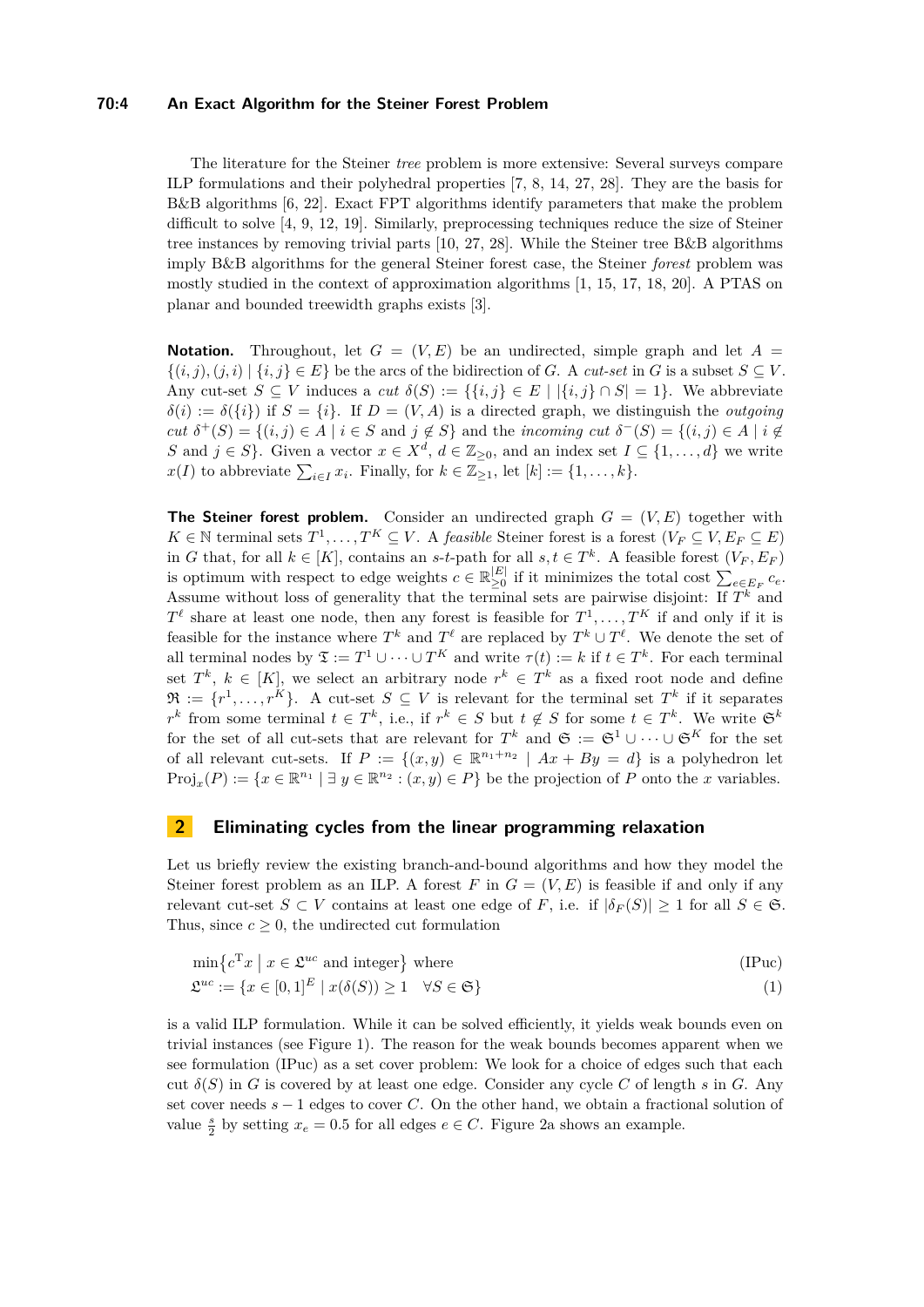#### **D. Schmidt, B. Zey, and F. Margot 70:5** *The Schmidt, B. Zey, and F. Margot**70:5*

<span id="page-4-0"></span>

The edges  $\{c, d\}$  and  $\{b, c\}$ cover the cuts  $\delta({a, b, c})$  and *δ*({*a, b, d*}).

**(b)** An *infeasible* solution for  $(2a)-(2d)$  $(2a)-(2d)$  $(2a)-(2d)$ . The *arcs*  $(d, c)$  and  $(b, c)$  cover the cut  $\delta({a, b, d})$ , but not the cut  $\delta({a, b, c})$ .



<span id="page-4-3"></span><span id="page-4-1"></span>**(c)** A feasible solution for [\(2a\)](#page-4-1)– [\(2d\)](#page-4-2). Additional capacity is needed on  $(c, d)$  and  $(b, a)$  to cover all relevant cuts.

**Figure 2** An unit cost example where  $\mathfrak{L}^{dc}$  yields a stronger LP bound than  $\mathfrak{L}^{uc}$ . The instance has a single terminal set that contains all four nodes of the graph. Node *a* has been chosen as the root.

The formulation can be improved with a standard construction [\[7,](#page-12-4) [2\]](#page-12-3). Recall that we choose  $r^k \in T^k$  as an arbitrary root node of set  $T^k$  and consider the bi-directed graph underlying *G*. For all  $k \in [K]$ , we now look for an arborescence (a directed tree) rooted at  $r^k$ . If any cut-set *S* is relevant for  $T^k$ , then at least one arc must leave *S*:

$$
\min \{ c^{\mathrm{T}} x \mid (x, y) \in \mathfrak{L}^{dc} \text{ and integer} \} \text{ where } \tag{IPdc}
$$

$$
\mathfrak{L}^{dc} := \left\{ (x, y) \middle| \ y^k(\delta^+(S)) \ge 1 \right. \qquad \forall \ k \in [K], \forall S \in \mathfrak{S}^k \right\} \tag{2a}
$$

$$
y_{ij}^k + y_{ji}^k \le x_{ij} \qquad \forall \{i, j\} \in E, \forall k \in [K] \tag{2b}
$$

$$
y_{ij}^k, y_{ji}^k \in [0, 1] \qquad \forall \ \{i, j\} \in E, \forall k \in [K] \tag{2c}
$$

<span id="page-4-2"></span>
$$
x_{ij} \in [0,1] \qquad \forall \ \{i,j\} \in E \Big\}.
$$
 (2d)

Since any solution  $(x, y)$  of [\(IPdc\)](#page-4-3) can be turned into a feasible Steiner forest  $F := \{ \{i, j\} \in$  $E | \exists k : y_{ij}^k + y_{ji}^k \ge 1$  and any feasible Steiner forest can be turned into a solution to [\(IPdc\)](#page-4-3), this strengthened formulation indeed captures the Steiner forest problem. The formulation eliminates directed cycles from the basic optima of its LP relaxation and indeed the bound of the relaxation coincides with the integer optimum on instance A from Figure [1.](#page-1-0) However, a slightly modified instance makes the problem reappear, see instance B in Figure [1](#page-1-0) or Figure [3:](#page-5-0) While the support of any  $y^k$  is free of directed cycles, the *union* of the supports is not. This is the reason why the formulation works exceptionally well for the Steiner *tree* problem where  $K = 1$ . If  $K > 1$ , however, the LP relaxation of [\(IPdc\)](#page-4-3) is again weak. Still, for practical purposes no better formulation was known prior to this work. The offending cycles potentially appear whenever two terminal sets  $T^k$  and  $T^{\ell}$  – and thus their roots  $r^k$  and  $r^{\ell}$  – end up in the same connected component of the solution, i.e. of the support of *x*. If we knew beforehand that  $T^k$  and  $T^{\ell}$  lie in the same connected component of an optimum solution, we could simplify the instance, replacing  $T^k$  and  $T^{\ell}$  by their union  $T^k \cup T^{\ell}$ . Iterating this idea would yield a solution where all the arborescences are disjoint and the offending cycles are eliminated.

Unfortunately, we cannot know the connected components of a Steiner forest a priori. Instead, Magnanti and Raghavan [\[25\]](#page-13-0) – we denote their model by (IPmr) and the LP relaxation by  $\mathfrak{L}^{mr}$  – propose to compute the connected components of a solution on-the-fly in the ILP formulation. Then, whenever  $T^k$  and  $T^{\ell}$ ,  $k \leq \ell$ , lie in the same connected component, they look for a common arborescence that is rooted at *r <sup>k</sup>* and connects all terminals in  $T^k \cup T^{\ell}$ . Unfortunately, their formulation has a size of  $\Omega(\prod_{k=1}^K \sum_{\ell=k}^K |T^{\ell}|)$ , i.e. it is exponential in the number of terminal sets *K*. We shall see in the next section how we achieve the same effect with a much smaller ILP formulation.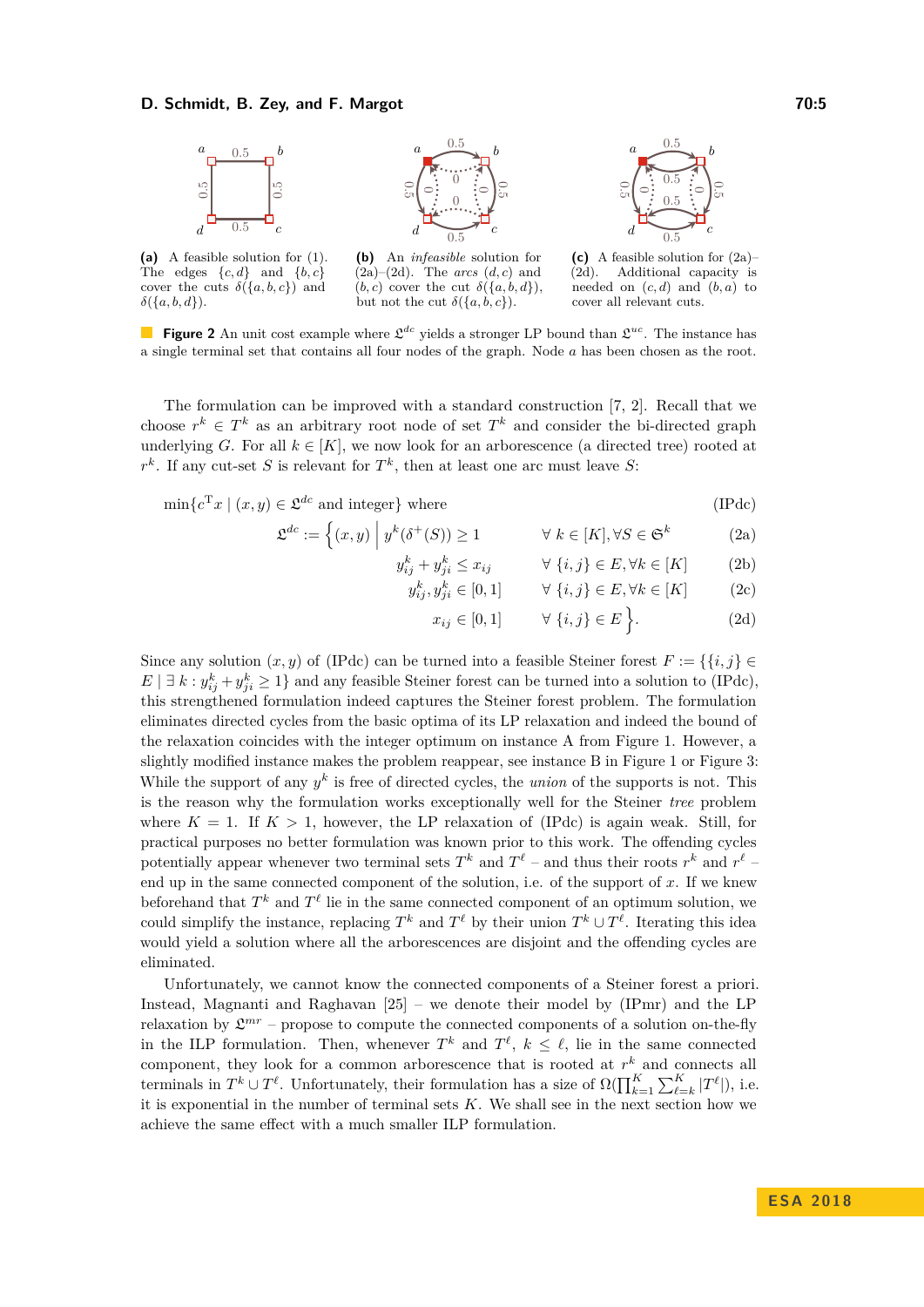#### <span id="page-5-0"></span>**70:6 An Exact Algorithm for the Steiner Forest Problem**



**Figure 3** Detailed picture of instance (B) from Figure [1.](#page-1-0) *On the left:* The red and blue arcs form a solution for relaxation [\(2a\)](#page-4-1)–[\(2d\)](#page-4-2) for the red  $(\Box)$  and blue  $(\Diamond)$  terminal set. The gray edges show the values of the *x* variables. Looking for a Steiner arborescence for each terminal set does not cut off a fractional optimum of cost 2. *On the right.* A solution that roots different terminal sets at the root node of the red  $(\Box)$  terminal set. The fractional optimum is cut off.

## <span id="page-5-10"></span>**3 An new ILP formulation for the Steiner forest problem**

Our extended formulation makes use of three kinds of variables. As before, we use a variable  $x_{ij}$  for all edges  $\{i, j\} \in E$  to determine if  $\{i, j\}$  is included in the forest F and two corresponding directed variables  $y_{ij}, y_{ji}$ . Likewise, the variables  $y_{ij}^k$  and  $y_{ji}^k$  for each  $k \in [K]$  and each  $\{i, j\} \in E$  determine if the arcs  $(i, j)$  and  $(j, i)$ , respectively, are included in the arborescence rooted at  $r^k$ . Finally, we introduce an additional variable  $z_{k\ell}$  for each  $k \in [K]$  and each  $\ell \geq k$ , with the interpretation that  $z_{k\ell} = 1$  iff  $T^k$  and  $T^{\ell}$  both lie in the arborescence spanned by  $y^k$ . In the latter case, we say that  $r^k$  is responsible for the terminals in  $T^{\ell}$ . To make it easier to state the formulation, we define  $\mathfrak{T}^{i...j}$  as  $T^i \cup \cdots \cup T^j$  and let  $\mathfrak{T}_r^{i...j} := \mathfrak{T}^{i...j} \setminus \{r^i\}$  be the same set without the *i*th root node (all other root nodes are still included). In particular, the set  $\mathfrak{T}_r^{\ell...K}$  contains all the terminal nodes that can potentially be connected to  $r^{\ell}$ . We extend our previous notion and say that a cut-set  $S \subseteq V$  is relevant for  $r^k$  and  $T^{\ell}$  if  $r^k \in S$  and some terminal  $t \in T^{\ell}$  is not in *S*. The set of all cut-sets that are relevant for  $r^k$  and  $T^{\ell}$  is written by  $\mathfrak{S}_{\ell}^k$  in the sequel. Then, our formulation reads:

$$
\min \left\{ c^{\mathrm{T}} x \mid (x, y, z) \in \mathfrak{L}^{sede} \text{ and integer} \right\} \text{ where } \tag{IPsedc}
$$

$$
\mathfrak{L}^{sedc} := \left\{ (x, y, z) \middle| y^k(\delta^+(S)) \ge z_{k\ell} \right.\n\qquad \forall k \in [K], \ell \ge k, \forall S \in \mathfrak{S}_{\ell}^k
$$
\n(3a)

<span id="page-5-9"></span><span id="page-5-1"></span>
$$
\sum_{\ell=1}^{k} z_{\ell k} = 1 \qquad \forall \ k \in [K] \tag{3b}
$$

$$
y_{ij} \ge \sum_{k \in [K]} y_{ij}^k, \ y_{ji} \ge \sum_{k \in [K]} y_{ji}^k \qquad \forall \ \{i, j\} \in E
$$
 (3c)

<span id="page-5-7"></span><span id="page-5-6"></span><span id="page-5-5"></span><span id="page-5-4"></span><span id="page-5-3"></span><span id="page-5-2"></span>
$$
z_{kk} \ge z_{k\ell} \qquad \forall \ k \in [K] \setminus \{1, K\}, \forall \ell \ge k+1 \qquad (3d)
$$

$$
y_{ij} + y_{ji} \le x_{ij} \qquad \forall \ i, j \in E \tag{3e}
$$

$$
y(\delta^-(v)) \le 1 \qquad \forall v \in V
$$
\n
$$
y^k(\delta^-(t)) = 0 \qquad \forall k \in [K] \setminus \{1\}, \forall t \in \mathfrak{T}^{1...k-1}
$$
\n(3g)

$$
y_{ij}^k, y_{ji}^k \in [0, 1] \qquad \forall \ \{i, j\} \in E, \forall k \in [K] \tag{3h}
$$

$$
x_{ij}, y_{ij}, y_{ji} \in [0, 1] \qquad \forall \ \{i, j\} \in E \tag{3i}
$$

<span id="page-5-8"></span> $z_{k\ell} \in [0, 1]$   $\forall k \in [K], \forall \ell \geq k$ *.* (3j)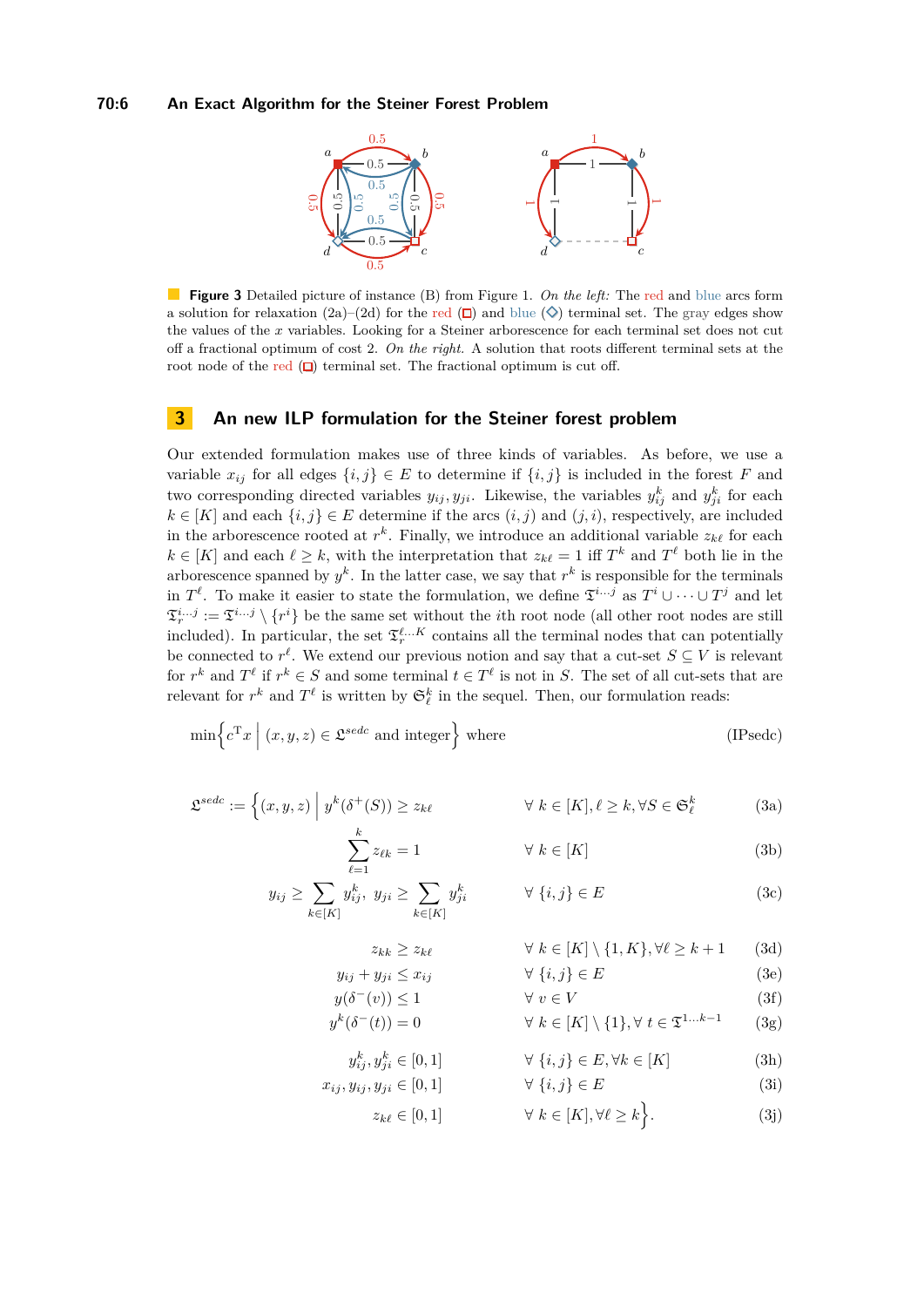#### **D. Schmidt, B. Zey, and F. Margot 70:7** *The Schmidt, B. Zey, and F. Margot**70:7*

For any  $k, \ell$ , the left hand side of the directed cut-set constraint [\(3a\)](#page-5-1) is non-negative and the constraint is trivially satisfied if  $z_{k\ell} = 0$ . If otherwise  $z_{k\ell} = 1$ , we need to connect all terminals from  $T^{\ell}$  to the *k*-th root  $r^{k}$ . Then, any cut-set *S* separating  $r^{k}$  from some terminal in  $T^{\ell}$  must have at least one outgoing edge. This is exactly the condition modeled by  $(3a)$ . For each  $k \in [K]$ , the constraints [\(3b\)](#page-5-2) ensure that exactly one root  $r^{\ell}$  is responsible for  $T^k$ (and  $r^1$  is always responsible for  $T^1$ , i.e.,  $z_{11} = 1$ ). We use constraints [\(3c\)](#page-5-3) to enforce that each edge  $\{i, j\}$  is part of at most one arborescence. We also want to make sure that no "transitive" responsibilities exist: If  $r^k$  is responsible for  $T^{\ell}$ , then  $r^{\ell}$  cannot be responsible for some  $T^m$ ,  $m \neq \ell$ . This is modeled by the symmetry breaking constraints [\(3d\)](#page-5-4). They make sure that if root  $r^k$  is responsible for some terminal set  $T^{\ell}$ , then  $r^k$  must be responsible for  $T^k$ as well. The capacity constraints [\(3e\)](#page-5-5) say that if an edge  $\{i, j\}$  is used in any arborescence, then it must be included in the tree. Moreover, no node in any arborescence should have more than one incoming arc, as modeled by the indegree constraints [\(3f\)](#page-5-6). Finally, the terminals in *T*<sup>1...k–1</sup> cannot be attached to root  $r<sup>k</sup>$  and thus, no arc of the corresponding arborescence should enter such a terminal, see constraint [\(3g\)](#page-5-7).

To solve L *sedc* efficiently, we only add a subset of the cut-set constraints [\(3a\)](#page-5-1) at the beginning. Then, given a solution  $(x^*, y^*, z^*)$  to a partially generated  $\mathcal{L}^{sedc}$ , we can find a relevant *S*, a *k* and an  $\ell$  such that  $y^k(\delta^+(S)) < z_{k\ell}$  (or decide that none exist) efficiently: For each  $k \in [K]$ , each  $\ell \geq k$  and each  $t \in T^{\ell}$ , we compute a minimum  $r^k$ -t-cut. If for any  $k, \ell$  such a cut  $\delta(S)$  has a value of strictly less than  $z_{kl}$ , then  $(x^*, y^*, z^*)$  does not satisfy the cut-set constraint corresponding to *S* and we add it to our LP and iterate. Otherwise, *all* cuts  $S \in \mathfrak{S}_{\ell}^k$  must have a value of at least  $z_{k\ell}$  and  $(x^*, y^*, z^*) \in \mathfrak{L}^{sede}$ .

▶ **Lemma 1.** *Formulation (IPsedc) models the Steiner forest problem correctly. Its LP relaxation*  $\mathfrak{L}^{sede}$  *can be solved in time polynomial in the size of*  $G$  *and*  $K$ *.* 

**Strength of the new formulation.** How can we compare two LP relaxations  $\mathfrak{L}^A$  and  $\mathfrak{L}^B$ ? We cannot expect that the bound from  $\mathfrak{L}^A$  is stronger than the bound from  $\mathfrak{L}^B$  on all instances: Generally, the optima of both LPs will be integral on *some* instances and must coincide then. We can, however, ask that the bound obtained from  $\mathfrak{L}^A$  is never worse than the bound obtained from  $\mathfrak{L}^B$ . This is the case if any solution to  $\mathfrak{L}^A$  is feasible for  $\mathfrak{L}^B$  as well, i.e. if  $\mathcal{L}^A \subseteq \mathcal{L}^B$ . We say that  $\mathcal{L}^A$  is *strictly stronger* than  $\mathcal{L}^B$  if additionally at least one solution of  $\mathfrak{L}^B$  is infeasible for  $\mathfrak{L}^A$ , i.e. if  $\mathfrak{L}^A \subsetneq \mathfrak{L}^B$ . In general, some truncation or extension of the solution might be necessary if  $\mathfrak{L}^A$  and  $\mathfrak{L}^B$  live in different variable spaces, but we can project the solutions suitably.

Instead of comparing the models directly, we compare their equivalent flow-based models; replacing the cut-condition by a flow-balance constraint. We also introduce additional flow variables f. Any feasible solution to  $\mathfrak{L}^{sedf}$  defines a flow  $f^{k,t}$  from  $r^k$  to any terminal  $t \in \mathfrak{T}^{k...K}$  and ensures that the flow value of  $f^{k,t}$  is exactly  $z_{k\ell}$ .

$$
\mathfrak{L}^{sedf} := \left\{ (x, y, f, z) \middle| f_{ij}^{kt} \leq y_{ij}^k, f_{ji}^{kt} \leq y_{ji}^k \right\} \qquad \forall k \in [K], \forall \{i, j\} \in E
$$
\n
$$
\forall k \in \mathfrak{T}_r^{k...K}
$$
\n
$$
(4a)
$$

$$
f^{kt}(\delta^+(i)) - f^{kt}(\delta^-(i)) = \sigma_{kt}(i)z_{k\tau(t)} \qquad \forall i \in V, \forall k \in [K]
$$
\n
$$
\forall t \in \mathfrak{T}_r^{k...K}
$$
\n(4b)

$$
f^{kt}(\delta^+(t)) = 0 \qquad \qquad \forall k \in [K], \forall t \in \mathfrak{T}_r^{k...K} \qquad (4c)
$$

$$
(3b)-(3j)
$$
 (4d)

<span id="page-6-2"></span><span id="page-6-1"></span><span id="page-6-0"></span>
$$
f_{ij}^{kt}, f_{ji}^{kt} \in [0, 1] \qquad \forall k \in [K], \forall t \in \mathfrak{T}_{r}^{k...K} \bigg\}.
$$
 (4e)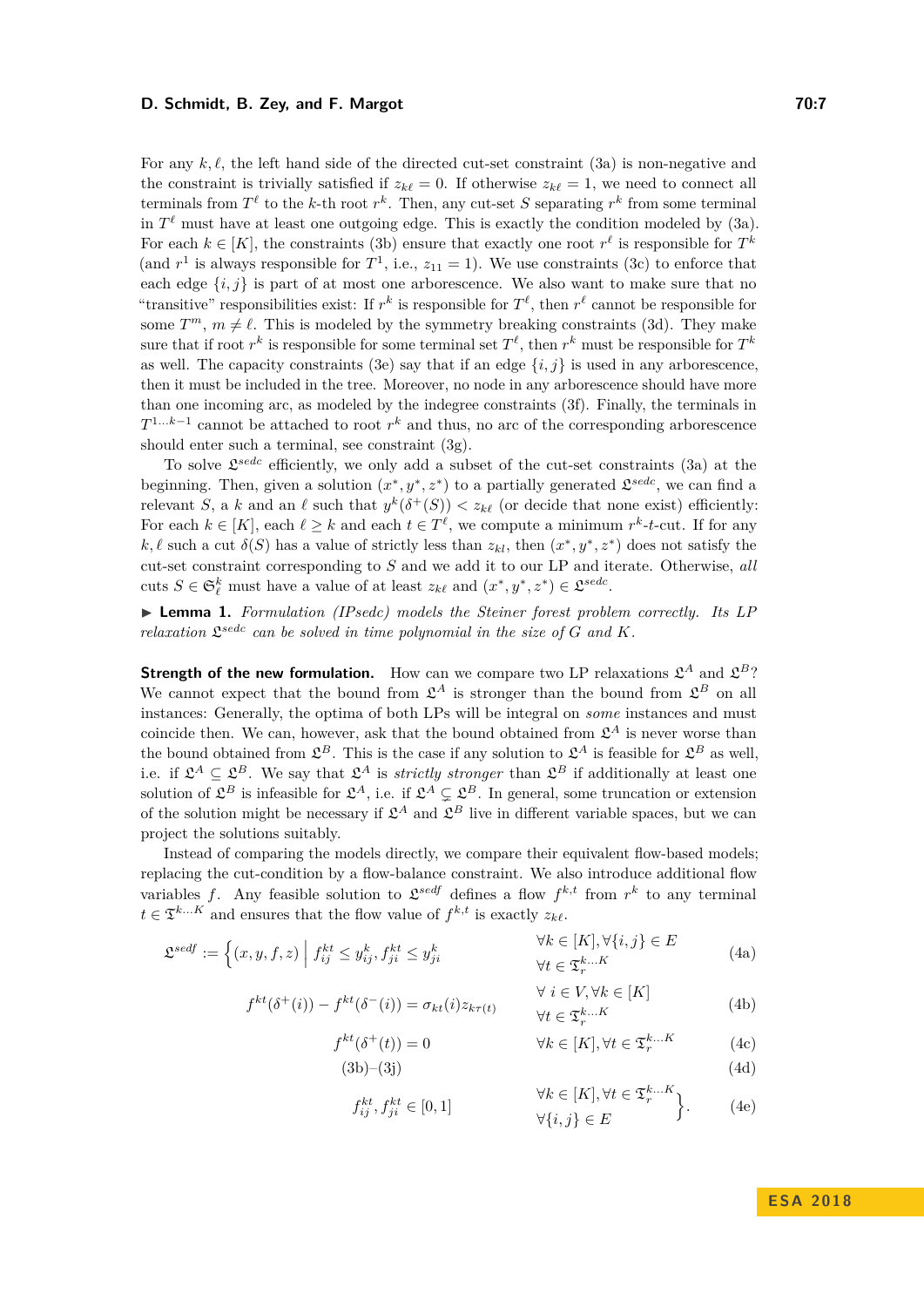#### **70:8 An Exact Algorithm for the Steiner Forest Problem**

<span id="page-7-0"></span>



**(c)** Optimum solution of L *sedc* which is integer and has cost 5. Here, non-0 *z* variables are  $z_{11} = z_{22} = z_{23} = 1.0.$ 

**Figure 4** Example instance where  $\mathfrak{L}^{sede}$  gives a stronger bound than  $\mathfrak{L}^{mr}$ .

The constant  $\sigma_{kt}(i)$  is set to 1 if  $i = r^k$ , to  $-1$  if  $i = t$ , and to 0 otherwise. The constraints [\(4c\)](#page-6-0) prohibit  $f^{kt}$  from leaving t and facilitate the comparison to  $\mathfrak{L}^{mr}$ . Analogously, the relaxation  $\mathfrak{L}^{dc}$  has an arc-flow-based equivalent  $\mathfrak{L}^{df}$  that forces a choice of arcs such that each root  $r^k$  is able to send one unit of flow to each terminal in  $T^k \setminus \{r^k\}$ .

here we would have  $z_{22} = 0.5$ and  $z_{23} = 1.0$ , conflicting [\(3d\)](#page-5-4).

<span id="page-7-1"></span> $\blacktriangleright$  **Theorem 2.**  $\text{Proj}_x(\mathfrak{L}^{sede}) \subsetneq \text{Proj}_x(\mathfrak{L}^{dc})$ 

**Proof sketch.** We prove the claim by showing that  $\mathcal{L}^{sedf}$  is strictly stronger than  $\mathcal{L}^{df}$ . Let thus  $(x, y, f, z) \in \mathfrak{L}^{sedf}$ . We want to show that there exists some *y'* and some flow *f'* such that  $(x, y', f') \in \mathcal{L}^{\mathcal{df}}$ . Here, the challenge is that there might be a non-zero flow  $f^{k,t}$  from  $r^k$  to  $t \in T^{\ell}$  whereas in  $\mathfrak{L}^{df}$ , all the flow to *t* must originate from  $r^{\ell}$ . Still, we can morally obtain a feasible flow  $f'$  in the following way: Since  $r^{\ell} \in T^{\ell}$ , there must be a flow of value exactly  $z_{k\ell}$  from  $r^k$  to  $r^{\ell}$ . But  $r^k$  also sends a flow with value  $z_{k\ell}$  to *t*. Thus, if we reverse  $f^{k,r^{\ell}}$  we can concatenate it with  $f^{k,t}$  and maintain flow conservation. We remove all cycles and we obtain the desired flow  $f'$ . However, this construction might force us to change the orientation of some of the arcs, which poses an additional technical difficulty. Finally, we can iterate this argument and combine all flows  $f^{m,t}$  from any root  $r^m$  to *t*. By constraint [\(3b\)](#page-5-2), these flows must add up to one. Strictness follows from instance (B) in Figure [1.](#page-1-0)

Our second theoretical result is that the new relaxation  $\mathcal{L}^{sede}$  is strictly stronger than the relaxation of [\[25\]](#page-13-0). Due to space restrictions we refer the reader to [\[25\]](#page-13-0) for the description of  $\mathfrak{L}^{mr}$  with constraints (14b)–(14j).

# <span id="page-7-2"></span> $\blacktriangleright$  **Theorem 3.**  $\text{Proj}_x(\mathfrak{L}^{sede}) \subsetneq \text{Proj}_x(\mathfrak{L}^{mr})$

**Proof sketch.** As before, we compare  $\mathcal{L}^{sedf}$  instead of  $\mathcal{L}^{sedc}$ . The major difference between  $\mathfrak{L}^{sedf}$  and  $\mathfrak{L}^{mr}$  is this: While in  $\mathfrak{L}^{sedf}$ , any two flows  $f^{kt}$  and  $f^{kt'}$  for  $t, t' \in T^{\ell}$  must have the same flow value  $z_{k\ell}$ , the same flows can have different values in  $\mathcal{L}^{mr}$ . In that sense,  $\mathcal{L}^{sedf}$  is more restricted and it makes sense that any flow that is feasible in  $\mathcal{L}^{sedf}$  is feasible in  $\mathfrak{L}^{mr}$ , too, whereas the converse is not necessarily true (see Figure [4\)](#page-7-0). More formally, let  $(\bar{x}, \bar{y}, \bar{z}, \bar{f}) \in \mathfrak{L}^{sedf}$ . We argue that  $(\bar{x}, \bar{y}, \bar{f}) \in \mathfrak{L}^{mr}$ . It follows from [\(4b\)](#page-6-1) that  $(\bar{x}, \bar{y}, \bar{f})$ satisfies (14b) from [\[25\]](#page-13-0). Constraint (14c) follows from [\(4b\)](#page-6-1), [\(4c\)](#page-6-0), and [\(3b\)](#page-5-2). For (14d), apply [\(4b\)](#page-6-1), (4b) with  $t = \ell$ , and [\(4c\)](#page-6-0). Constraint (14e) follows from [\(4a\)](#page-6-2), [\(3c\)](#page-5-3), and [\(3e\)](#page-5-5). Likewise, constraint (14f) follows from  $(4a)$ ,  $(3c)$ , and applying  $(3f)$ . Finally, the constraint  $(14g)$  is implied by  $(3g)$ .  $(14h)$  is equivalent to  $(4c)$ .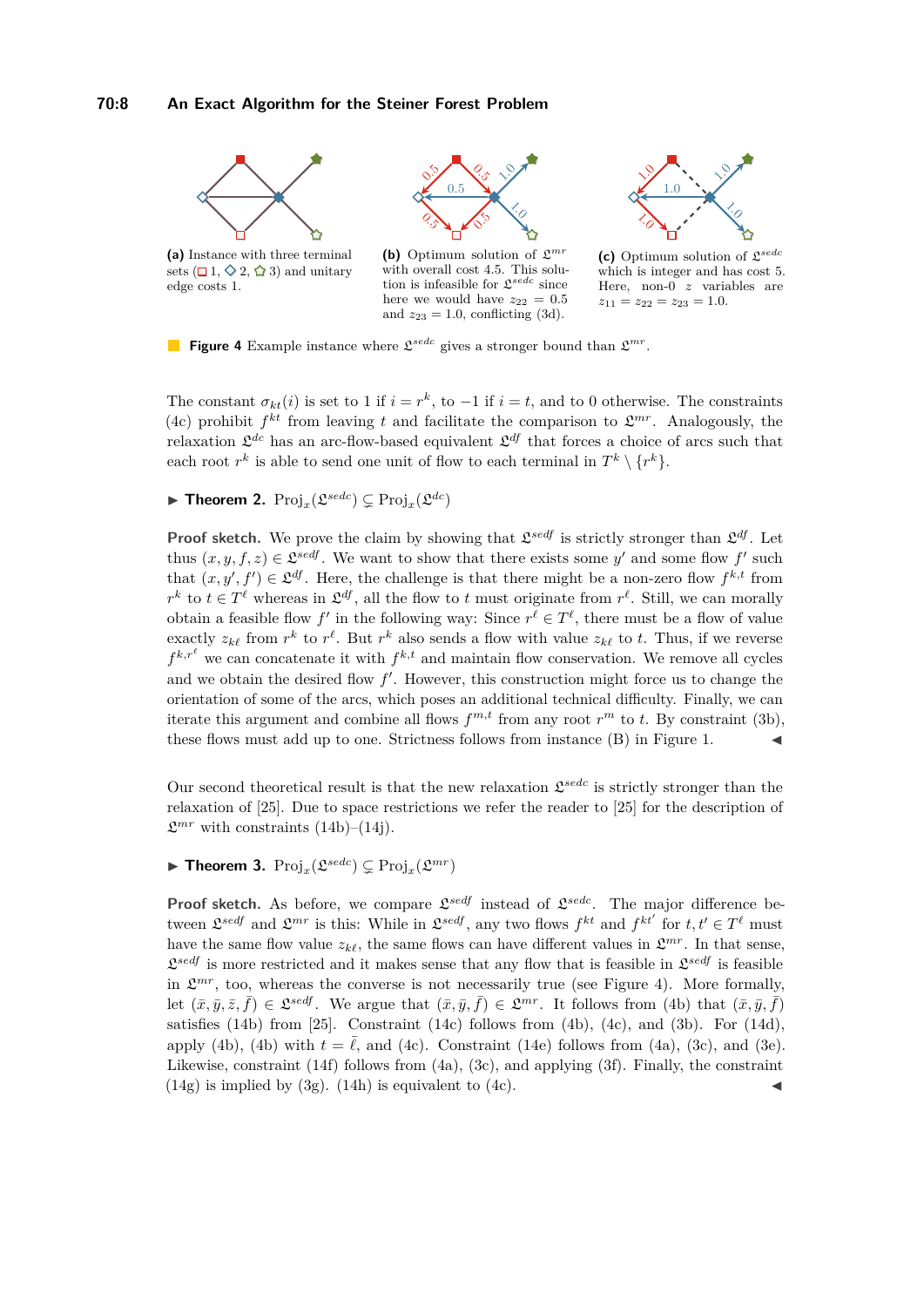#### **D. Schmidt, B. Zey, and F. Margot 70:9** *The Schmidt, B. Zey, and F. Margot**70:9*

### **3.1 A smaller cut-based formulation**

We remark that [\(IPsedc\)](#page-5-9) can be written in the slightly different form below. While the reformulation is smaller and less involved, it turns out that its linear programming bounds are potentially weaker than the ones from [\(IPsedc\)](#page-5-9). We need two variables  $y_{ij}, y_{ji}$ , and a variable  $x_{ij}$  for each edge  $\{i, j\} \in E$ . As before, for all  $k \in [K]$  and all  $\ell \geq k$ , we have a decision variable  $z_{k\ell}$  that tells us whether the terminals in  $T^{\ell}$  should be connected to the root  $r^k$ .

$$
\min \left\{ c^{\mathrm{T}} x \mid (x, y, z) \in \mathcal{L}^{edc} \text{ and integer} \right\} \text{ where } \tag{IPedc}
$$

$$
\mathfrak{L}^{edc} := \left\{ (x, y, z) \middle| y(\delta^+(S)) \ge \sum_{\substack{k \le \ell : \\ r^k \in S}} z_{k\ell} \right\} \forall \ell \in [K], \forall S \subseteq V : T^{\ell} \cap S \neq T^{\ell} \tag{5a}
$$

$$
\sum_{\ell=1}^{k} z_{\ell k} = 1 \qquad \qquad \forall k \in [K] \tag{5b}
$$

<span id="page-8-3"></span><span id="page-8-2"></span><span id="page-8-1"></span><span id="page-8-0"></span>
$$
z_{kk} \ge z_{k\ell} \qquad \forall k \in [K] \setminus \{1, K\}, \forall \ell \ge k+1 \qquad (5c)
$$

$$
y_{ij} + y_{ji} \le x_{ij} \qquad \forall \{i, j\} \in E \tag{5d}
$$

$$
y_{ij}, y_{ji}, x_{ij} \in [0, 1] \qquad \forall \{i, j\} \in E \tag{5e}
$$

$$
z_{i, \ell} \in [0, 1] \qquad \forall k \in [K] \forall \ell > k \qquad (5f)
$$

$$
z_{k\ell} \in [0,1] \qquad \qquad \forall k \in [K], \forall \ell \ge k \qquad \bigg\}.
$$
 (5f)

To see why the formulation is correct, consider a cut-set  $S \subseteq V$  with  $t \notin S$  for some terminal  $t \in T^{\ell}$ . If *S* contains a root node  $r^k$  with  $z_{k\ell} = 1$ , then *S* must have at least one outgoing arc and the right-hand side of [\(5a\)](#page-8-0) evaluates to 1 (observe that because of [\(5b\)](#page-8-1) the right-hand side can never exceed 1). Otherwise, the right-hand side of [\(5a\)](#page-8-0) evaluates to 0 and the constraint is trivially satisfied. The LP relaxation of [\(IPedc\)](#page-8-2) can be solved in polynomial time using a similar algorithm as for  $\mathfrak{L}^{sede}$ .

<span id="page-8-5"></span> $\blacktriangleright$  Lemma 4.  $\text{Proj}_x(\mathfrak{L}^{sede}) \subsetneq \text{Proj}_x(\mathfrak{L}^{edc})$ .

**Proof.** Let  $(\tilde{x}, \tilde{y}, \tilde{z}) \in \mathcal{L}^{sede}$ . We argue that  $(\tilde{x}, \tilde{y}, \tilde{z}) \in \mathcal{L}^{edc}$ . The constraints [\(5b\)](#page-8-1)–[\(5d\)](#page-8-3) are trivially satisfied. Now, consider a directed cut  $S \subseteq V : S \cap T^{\ell} \neq \emptyset$ , for some set  $\ell \in [K]$ . Any cut *S* is relevant to the sum in the right-hand side of constraint [\(5a\)](#page-8-0) if and only if it is a valid cut for constraint [\(3a\)](#page-5-1), hence

$$
\tilde{y}(\delta^+(S)) \stackrel{\text{(3c)}}{\geq} \sum_{k=1}^K \tilde{y}^k(\delta^+(S)) \geq \sum_{k=1}^\ell \tilde{y}^k(\delta^+(S)) \stackrel{\text{(3a)}}{\geq} \sum_{k \leq \ell} \tilde{z}_{k\ell} \geq \sum_{\substack{k \leq \ell:\\r^k \in S}} \tilde{z}_{k\ell}
$$

and thus  $(5a)$  is satisfied. Again, strictness follows from instance  $(B)$  in Figure [1.](#page-1-0)

On the other hand, the model is stronger than the directed model without *z* variables.

<span id="page-8-4"></span> $\blacktriangleright$  Lemma 5.  $\text{Proj}_x(\mathfrak{L}^{edc}) \subsetneq \text{Proj}_x(\mathfrak{L}^{dc})$ .

We summarize the results of the discussion in Figure [5](#page-9-0) and remark that the relationship of  $\mathfrak{L}^{mr}$  to the models  $\mathfrak{L}^{dc}$  and  $\mathfrak{L}^{edc}$  is an open problem. Our conjecture is that it holds  $\text{Proj}_x(\mathfrak{L}^{mr}) \subsetneq \text{Proj}_x(\mathfrak{L}^{edc}) \subsetneq \text{Proj}_x(\mathfrak{L}^{dc}).$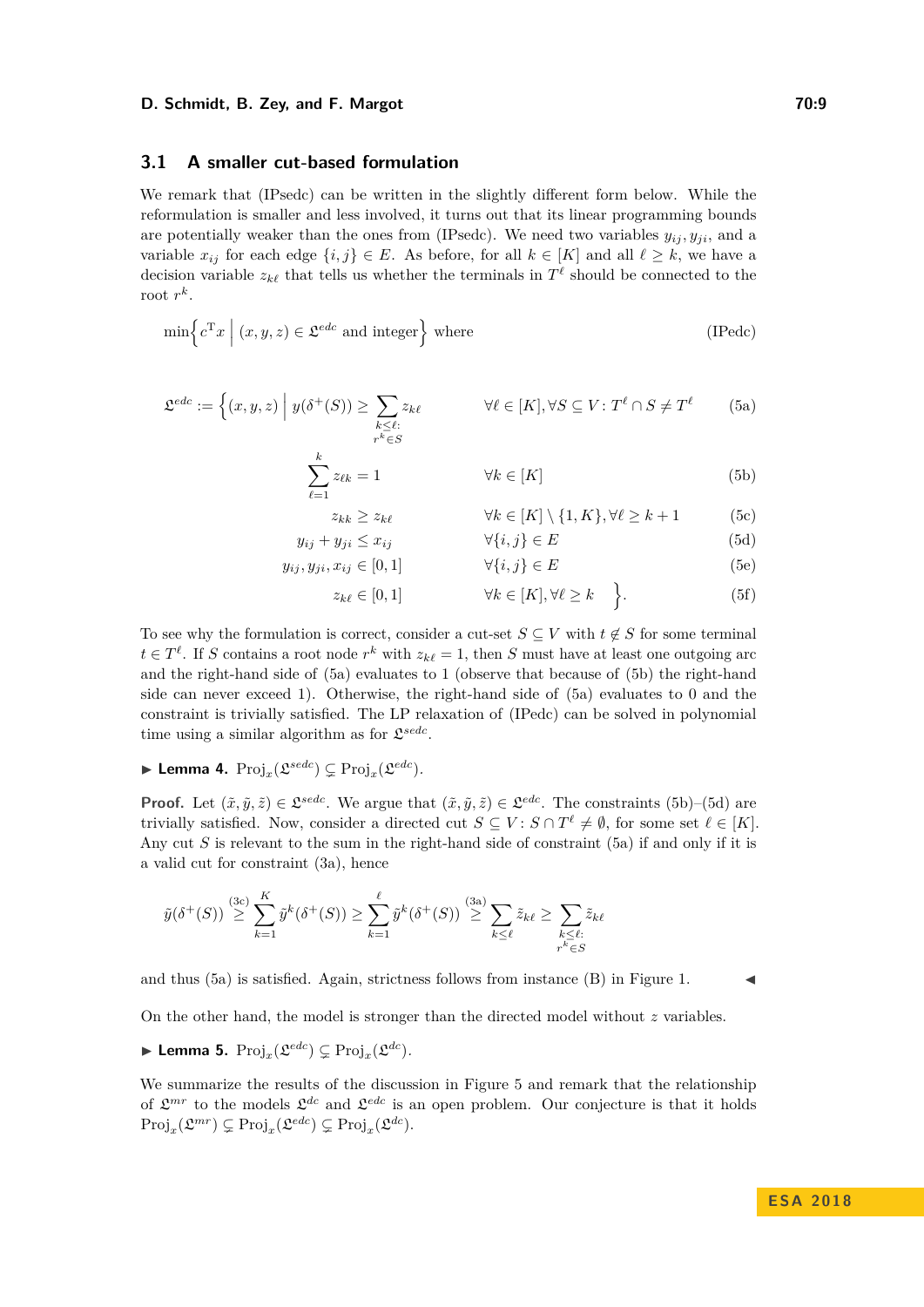#### **70:10 An Exact Algorithm for the Steiner Forest Problem**

<span id="page-9-0"></span>

**Figure 5** Relationship of the LP relaxations. The arrows point to the stronger relaxation.

<span id="page-9-1"></span>

**Figure 6** Number of JMP instances (out of 580) solved by B&B after *x* seconds.

## **4 Experimental results**

**Settings.** All experiments were performed on a Debian 9.4 machine with an Intel(R) Xeon(R) CPU E5-2643 running at 3.30GHz. Our code is written in C++ using the ILOG CPLEX 12.6.3 framework. We compiled with  $\text{gcc}-6.3$  and  $\text{-}02$  flags. Automatic symmetry breaking and presolving was disabled in CPLEX, as well as all general integer cuts.

**Instances.** For the JMP instance set, we generated 580 random graphs with a frequently used method by Johnson, Minkoff, and Philipps [\[21\]](#page-13-8): First, distribute *n* nodes uniformly at random in a unit square. Then, insert an edge  $\{i, j\}$  if the Euclidean distance between *i* and *j* is less than  $\alpha/\sqrt{n}$ , where  $\alpha$  is a parameter for the random generator. The cost of the edge  ${i, j}$  is proportional to the Euclidean distance. Finally, connect all nodes with a minimum Euclidean spanning tree to ensure that the instance is connected.

To determine *K* random terminal sets, we first select *t* · |*V* | nodes uniformly at random (the number  $K \in [n/2]$  of terminal sets and the terminal percentage  $t \in [0, 1]$  are again parameters). We then bring the selected nodes into a random order and draw *K* − 1 distinct split points from  $\{2, \ldots, t \cdot |V| - 1\}$ , thus splitting the random node order into K distinct terminal sets. For each  $n \in \{25, 50, 150, 200, 500\}$ , we choose a small, a medium, and a large number of terminal sets *K*. The percentage *t* of terminal nodes is picked from  $\{0.25, 0.5, 0.75, 1.0\}$  unless a combination of *n, K*, and *t* results in a terminal set size of less than two. For each choice of *n*, *K*, and *t*, we generate five instances with  $\alpha = 1.6$  and five instances with  $\alpha = 2.0$ ; leading to 580 JMP instances. The MR instance set is generated based on [\[25\]](#page-13-0) and contains 85 instances.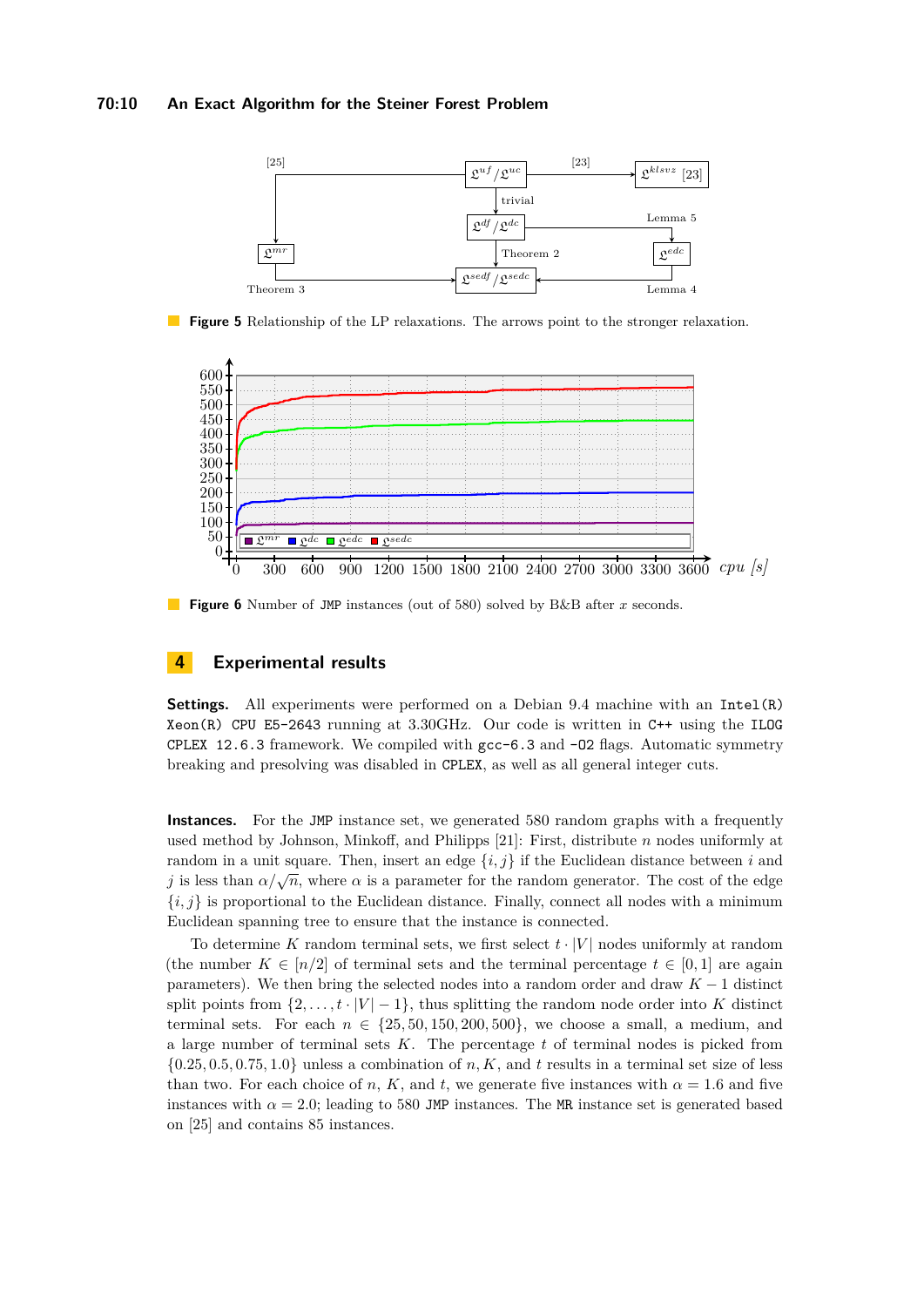#### **D. Schmidt, B. Zey, and F. Margot 70:11 70:11**

<span id="page-10-0"></span>

**Figure 7** Improvement of the linear programming bound over the bound obtained from  $\mathcal{L}^{uc}$ . The plot shows the ratio of the best bound after 1200 seconds over the optimum bound from  $\mathfrak{L}^{uc}$ . The theoretical maximum improvement is at most 2. On the right: For  $|V| \in \{25, 50\}$  all bounds are optimum; for  $|V| \in \{100, 200\}$  only the  $\mathfrak{L}^{ede}$  and  $\mathfrak{L}^{sede}$  bounds are optimum. For  $|V| = 500$ , about 50% of the  $\mathfrak{L}^{edc}$  and  $\mathfrak{L}^{sede}$  and none of the  $\mathfrak{L}^{dc}$  bounds are optimum.

**The branch-and-bound algorithm.** We solve formulation [\(IPsedc\)](#page-5-9) by an B&B algorithm. As the algorithm requires solving the LP relaxation  $\mathfrak{L}^{sedc}$  in each B&B node, we generate the LP relaxation dynamically with the separation procedure from Section [3.](#page-5-10) This allows us to efficiently solve each  $B&B$  node. We follow the same approach for the ILP from [\[25\]](#page-13-0), for [\(IPedc\)](#page-8-2), and for [\(IPdc\)](#page-4-3) and compare the results. Similar separation procedures using minimum cuts exist for  $\mathfrak{L}^{dc}$  and  $\mathfrak{L}^{edc}$ , so that we can generate the relaxations efficiently as well. In more detail, we compute a minimum *s*-*t*-cut by computing a maximum *s*-*t*-flow *f* and then deriving a cut-set *S*, where a node  $v \in V$  is included in *S* if and only if there is a directed path from *v* to *t* in the residual network of *f*. We can then derive a cut-set inequality based on *S*. Some algorithmic techniques have the potential to improve this on-the-fly generation [\[22\]](#page-13-3):

- **Back cuts.** Additionally add the cut-set inequality corresponding to  $\overline{S}$  where  $v \in V$  is included in  $\overline{S}$  if and only if there is a directed *s*-*v*-path in the residual network of *f*.
- **Nested cuts.** Assign an infinite capacity to all saturated edges in the residual network of *f* and iterate. Nested cuts can be combined with back cuts: We first compute  $S$  and  $\overline{S}$  and then compute nested cuts on both sets.
- **Creep flows.** Add a small  $\varepsilon = 10^{-8}$  to all capacities. This lets us find a minimum weight cut that cuts few edges. The creep flow variant works together with both nested cuts and back cuts.
- **Cut purging.** Finally, it can be beneficial to remove cut-set inequalities from the relaxation if they have not been binding for a number of iterations.

It is not clear a priori which combination of these variants leads to the best performance of the algorithm. In a preliminary experiment, we evaluated all 16 combinations for all the formulations under consideration. To avoid overfitting, we tested on a random subset of the instances only. Back cuts were beneficial in all cases. The  $\mathfrak{L}^{sedc}$  relaxation benefited from additional creep flows, while  $\mathfrak{L}^{dc}$  worked best with additional nested cuts and purging. In all cases, we compute the maximum *s*-*t*-flows with a custom implementation of the push-relabel algorithm with the *highest-label* strategy and the *gap heuristic* [\[16,](#page-12-18) [5\]](#page-12-19). Since the  $\mathcal{L}^{sedc}$ constraints [\(3f\)](#page-5-6) and [\(3g\)](#page-5-7) would be valid for  $\mathfrak{L}^{dc}$  and  $\mathfrak{L}^{edc}$  as well, we compare against  $\mathfrak{L}^{sede}$ without [\(3f\)](#page-5-6) and [\(3g\)](#page-5-7). This results in a fairer comparison.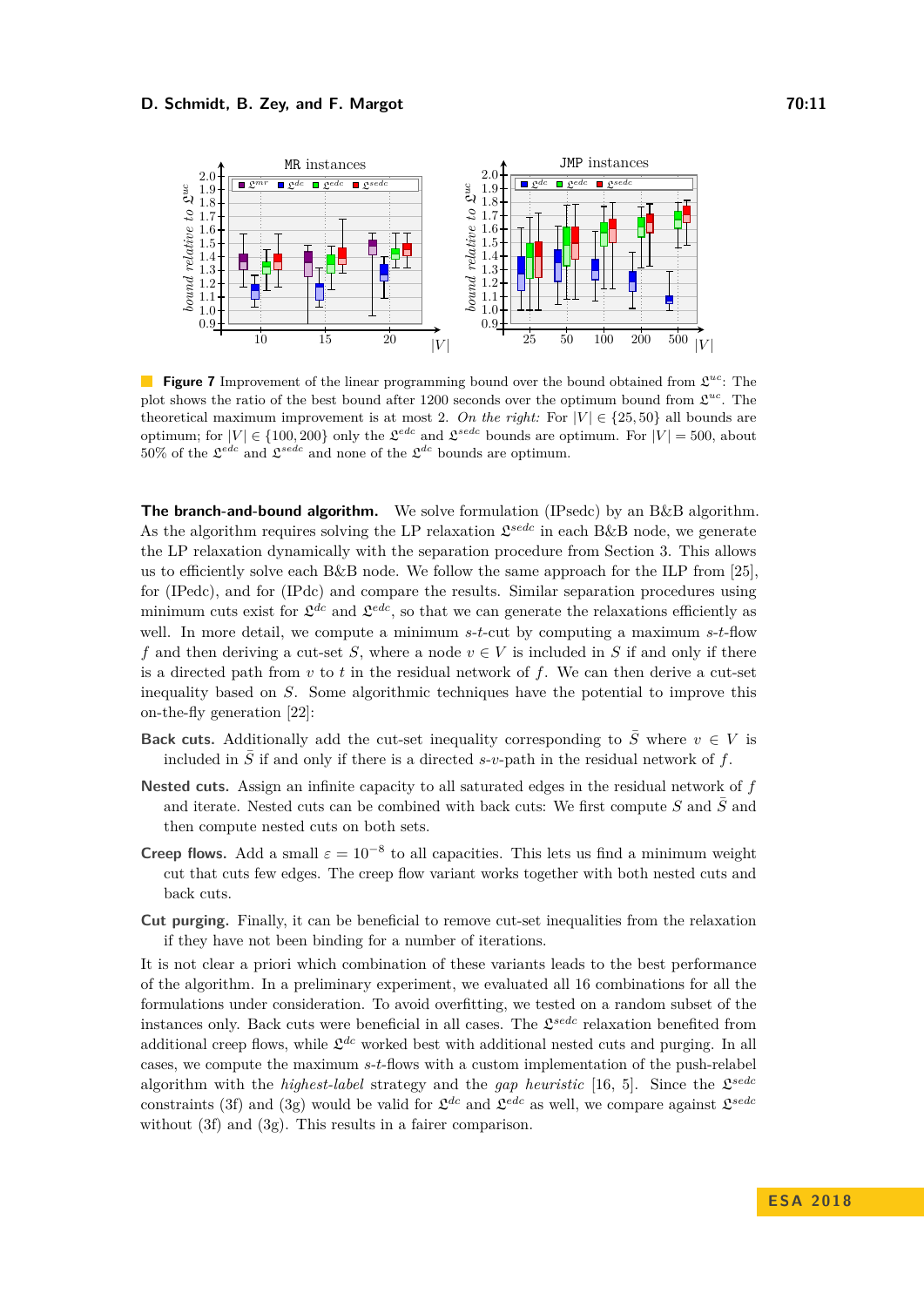#### **70:12 An Exact Algorithm for the Steiner Forest Problem**

**Comparison of the algorithms.** We compare B&B algorithms based on the previous best formulations with our new ones in Figure [6](#page-9-1) using the JMP instance set. All algorithms are run in the tuned configuration from the preliminary experiment. The figure shows that our new L *sedc* based algorithm solves almost twice as many instances to optimality as the previous ones. A more detailed picture would show that all unsolved instances are large ones with  $|V| = 500$ . The  $\mathcal{L}^{edc}$  based algorithm solves significantly less instances, but still performs better than the algorithm based on  $\mathfrak{L}^{dc}$ . The algorithm based on  $\mathfrak{L}^{mr}$  mostly solved the small instances. The  $\mathfrak{L}^{sede}$ , the  $\mathfrak{L}^{ede}$ , the  $\mathfrak{L}^{dc}$ , and the  $\mathfrak{L}^{mr}$  based algorithm solved 480, 385, 185, and 97 instances without branching, respectively. In the following, we analyze why our algorithms perform well.

**The new bounds can be computed quickly.** We compare our new approach against the two previous best: The relaxation  $\mathfrak{L}^{dc}$  of the directed cut formulation and the relaxation  $\mathfrak{L}^{mr}$ of [\[25\]](#page-13-0). Ideally, we would like to have relaxations that solve quickly and yield a strong bound. Indeed, the LP relaxations in our new algorithm can be solved to optimality quickly and reliably: We find the LP optimum of at least 500 out of 580 instances within 1200 seconds. Moreover, the bulk of the LP relaxations is solved within 100 seconds for  $\mathfrak{L}^{edc}$  and within 400 seconds for  $\mathfrak{L}^{sedc}$ . At the same time, the existing B&B algorithms struggle to solve their LP relaxations: The relaxation  $\mathfrak{L}^{mr}$  could only be solved to optimality within 1200 seconds in 100 out of 580 times. In the same time frame, the relaxation  $\mathfrak{L}^{dc}$  could be solved 280 times.

**The new bounds are strong.** The results from the previous section show that the optimum bound from the LP relaxations of the advanced formulations will never be worse than the bound from  $\mathfrak{L}^{uc}$ . We would like to quantify the ratio of the bounds; however, the theoretical worst-case ratio of the bounds is 1. What ratio can we hope for on non-artificial instances? To answer this question, we solve the LP relaxations of the advanced formulations. Since any feasible solution to an LP relaxation yields a valid bound, we stop the computation after 1200 seconds and take the best bound obtained up to that point. We then compare this bound with the optimum of  $\mathfrak{L}^{uc}$  in Figure [7.](#page-10-0) The bounds obtained from the relaxation of [\[23\]](#page-13-2) were exactly the same as of  $\mathfrak{L}^{uc}$  and are not shown here.  $\mathfrak{L}^{mr}$  only solved a significant number of the small instances from the JMP set. To nonetheless obtain a fair comparison for  $\mathfrak{L}^{mr}$ , we instead look at the MR instance set that is based on the original publication of [\[25\]](#page-13-0). The comparison can also be seen in Figure [7.](#page-10-0) We see that *if*  $\mathcal{L}^{mr}$  can be solved, it yields a bound that is comparable to the one from the new relaxations.

## **5 Conclusion**

Overall, our new branch-and-bound algorithm works very well and its performance seems to be due to the strong bounds obtained from the new ILP formulation [\(IPsedc\)](#page-5-9). While its relaxation  $\mathcal{L}^{sede}$  is solved less quickly than the simplified relaxation  $\mathcal{L}^{edc}$ , its stronger bounds seem to pay off overall. At the same time, it answers Magnanti's and Raghavan's open problem: There is indeed an equally strong cut-based model to [\[25\]](#page-13-0). On the theoretical side, we would like to obtain an LP relaxation with an integrality gap of much less than 2. This problem is not solved by  $\mathfrak{L}^{sedc}$ : We observe that it coincides with  $\mathfrak{L}^{dc}$  if  $K = 1$ . On the other hand, Könemann et al. [\[23\]](#page-13-2) propose an LP relaxation that has a better worst-case integrality gap. In our experiments, however, the relaxation always yields the same bounds as the weak undirected cut relaxation  $\mathcal{L}^{uc}$ , making it less suitable for practical purposes.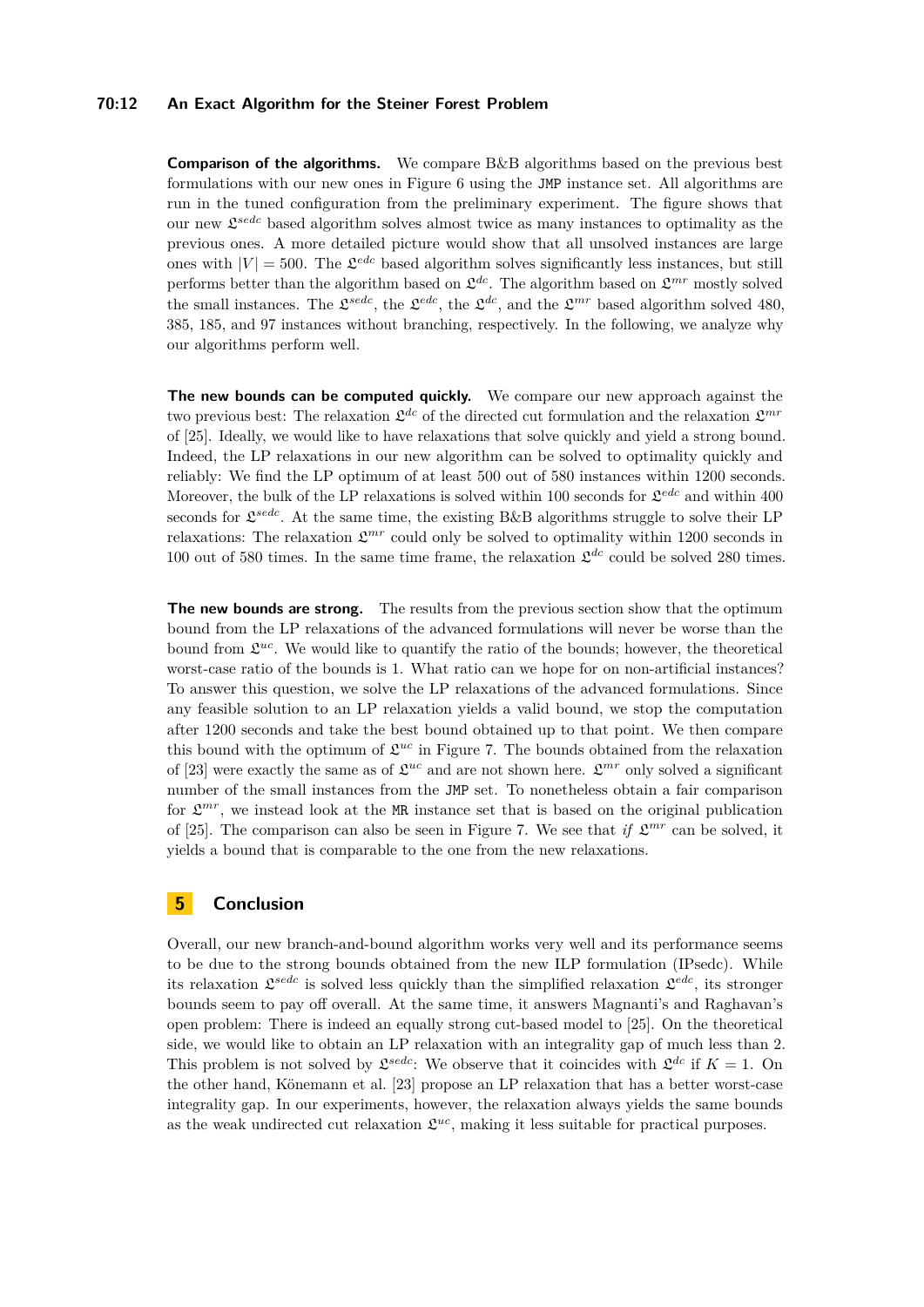#### **References**

- <span id="page-12-0"></span>**1** A. Agrawal, P. Klein, and R. Ravi. When trees collide: An approximation algorithm for the generalized Steiner problem on networks. *SIAM Journal on Computing*, 24(3):440–456, 1995.
- <span id="page-12-3"></span>**2** A. Balakrishnan, T. L. Magnanti, and R. T. Wong. A dual-ascent procedure for large-scale uncapacitated network design. *Operations Research*, 37(5):716–740, 1989.
- <span id="page-12-17"></span>**3** M. Bateni, M. T. Hajiaghayi, and D. Marx. Approximation schemes for Steiner forest on planar graphs and graphs of bounded treewidth. *Journal of the ACM*, 58(5):21:1–21:37, 2011.
- <span id="page-12-10"></span>**4** A. Björklund, T. Husfeldt, P. Kaski, and M. Koivisto. Fourier meets Möbius: Fast subset convolution. In *Proceedings of the Thirty-Ninth Annual ACM Symposium on Theory of Computing*, STOC '07, pages 67–74. ACM, 2007.
- <span id="page-12-19"></span>**5** B. V. Cherkassky and A. V. Goldberg. On implementing the push-relabel method for the maximum flow problem. *Algorithmica*, 19(4):390–410, 1997.
- <span id="page-12-5"></span>**6** S. Chopra, E. R. Gorres, and M. R. Rao. Solving the Steiner tree problem on a graph using branch and cut. *ORSA Journal on Computing*, 4(3):320–335, 1992.
- <span id="page-12-4"></span>**7** S. Chopra and M. R. Rao. The Steiner tree problem I: Formulations, compositions and extension of facets. *Mathematical Programming*, 64(1):209–229, 1994.
- <span id="page-12-8"></span>**8** S. Chopra and M. R. Rao. The Steiner tree problem II: Properties and classes of facets. *Mathematical Programming*, 64(1-3):231–246, 1994.
- <span id="page-12-11"></span>**9** S. E. Dreyfus and R. A. Wagner. The Steiner problem in graphs. *Networks*, 1(3):195–207, 1971.
- <span id="page-12-14"></span>**10** C. W. Duin and A. Volgenant. Reduction tests for the steiner problem in grapsh. *Networks*, 19(5):549–567, 2006.
- <span id="page-12-7"></span>**11** J. Edmonds. Submodular functions, matroids, and certain polyhedra. In M. Jünger, G. Reinelt, and G. Rinaldi, editors, *Combinatorial Optimization — Eureka, You Shrink!*, number 2570 in LNCS, pages 11–26. Springer Berlin Heidelberg, 2003.
- <span id="page-12-12"></span>**12** R. E. Erickson, C. L. Monma, and A. F. Veinott. Send-and-split method for minimumconcave-cost network flows. *Mathematics of Operations Research*, 12(4):634–664, 1987.
- <span id="page-12-6"></span>**13** M. X. Goemans. The Steiner tree polytope and related polyhedra. *Mathematical Programming*, 63(1–3):157–182, 1994.
- <span id="page-12-9"></span>**14** M. X. Goemans and Y.-S. Myung. A catalog of Steiner tree formulations. *Networks*, 23(1):19–28, 1993.
- <span id="page-12-1"></span>**15** M. X. Goemans and D. Williamson. A general approximation technique for constrained forest problems. *SIAM Journal on Computing*, 24(2):296–317, 1995.
- <span id="page-12-18"></span>**16** A. V. Goldberg and R. E. Tarjan. A new approach to the maximum-flow problem. *Journal of the ACM*, 35(4):921–940, 1988.
- <span id="page-12-15"></span>**17** M. Groß, A. Gupta, A. Kumar, J. Matuschke, D. R. Schmidt, M. Schmidt, and J. Verschae. A local-search algorithm for Steiner forest. In A. R. Karlin, editor, *9th Innovations in Theoretical Computer Science Conference (ITCS 2018)*, volume 94 of *Leibniz International Proceedings in Informatics (LIPIcs)*, pages 31:1–31:17. Schloss Dagstuhl–Leibniz-Zentrum fuer Informatik, 2018.
- <span id="page-12-16"></span>**18** A. Gupta and A. Kumar. Greedy Algorithms for Steiner Forest. In *Proceedings of the Forty-Seventh Annual ACM on Symposium on Theory of Computing*, STOC '15, pages 871–878. ACM, 2015.
- <span id="page-12-13"></span>**19** S. Hougardy, J. Silvanus, and J. Vygen. Dijkstra meets Steiner: A fast exact goal-oriented Steiner tree algorithm. *Mathematical Programming Computation*, 9(2):135–202, 2017.
- <span id="page-12-2"></span>**20** K. Jain. A factor 2 approximation algorithm for the generalized Steiner network problem. *Combinatorica*, 21(1):39–60, 2001.